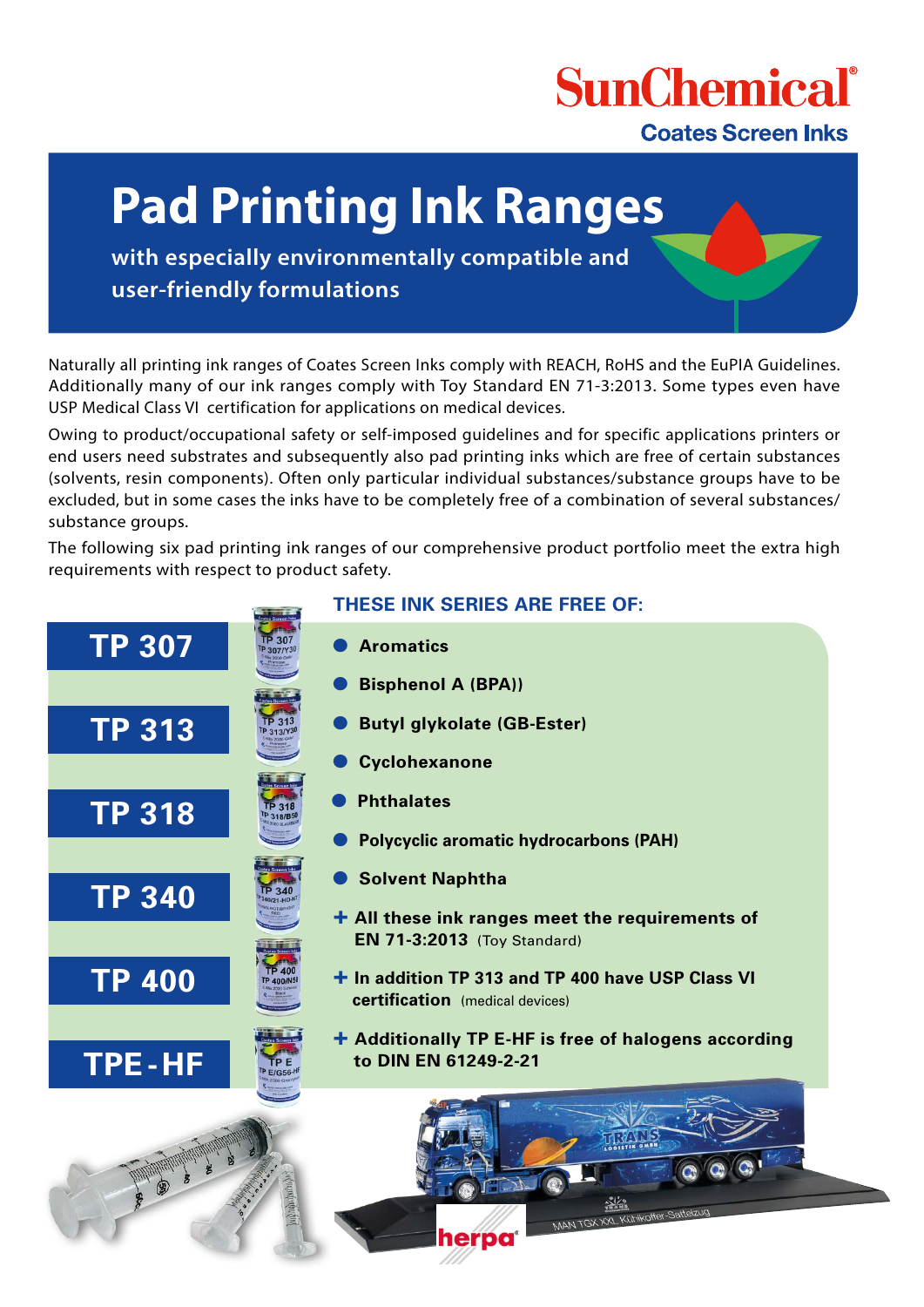## **Pad Printing Ink Ranges**

**with especially environmentally compatible and user-friendly formulations**

| <b>TP 307</b><br><b>The Extra Resistant</b><br>Ink type:<br>Base:<br>Degree of gloss:<br>Drying speed:<br>Hardener: | Pad printing ink,<br>2-component<br>Solvent based ink<br>Very high<br>Medium<br>TP 219/N (4:1)<br>TP 219<br>(4:1) | Good printability<br>High resistance against<br>chemical cleaning agents<br>High abrasion resistance<br>$\bullet$<br>Broad range of substrates<br>Excellent light and weather<br>$\bullet$<br>fastness | Main area of application:<br>Automotive<br>Household appliances<br><b>Electrical devices</b><br>$\bullet$<br>Mainly for technical-industrial applica-<br>tions, printing on thermoplastics such<br>as PC, PMMA, PP, PE as well as coated<br>substrates |  |  |
|---------------------------------------------------------------------------------------------------------------------|-------------------------------------------------------------------------------------------------------------------|--------------------------------------------------------------------------------------------------------------------------------------------------------------------------------------------------------|--------------------------------------------------------------------------------------------------------------------------------------------------------------------------------------------------------------------------------------------------------|--|--|
|                                                                                                                     |                                                                                                                   | Good printability<br>$\bullet$                                                                                                                                                                         | Main area of application:<br>$\bullet$                                                                                                                                                                                                                 |  |  |
| <b>TP 313</b>                                                                                                       |                                                                                                                   | For flat and rotation systems<br>0                                                                                                                                                                     | <b>Promotional articles</b><br>$\bullet$                                                                                                                                                                                                               |  |  |
| <b>The Tough</b>                                                                                                    |                                                                                                                   | Broad range of colours<br>$\bullet$                                                                                                                                                                    | Household appliances<br>$\bullet$                                                                                                                                                                                                                      |  |  |
| Ink type:                                                                                                           | Pad printing ink,                                                                                                 | Broad range of substrates<br>0<br>Very high abrasion resistance                                                                                                                                        | (white goods)<br>Toys<br>$\bullet$                                                                                                                                                                                                                     |  |  |
| Base:                                                                                                               | 1- and 2-component<br>Solvent based ink                                                                           | Good light and weather fastness                                                                                                                                                                        | Packaging<br>$\bullet$                                                                                                                                                                                                                                 |  |  |
| Degree of gloss:                                                                                                    | High                                                                                                              | Medical devices:<br>$\bullet$                                                                                                                                                                          | <b>Medical devices</b><br>$\bullet$                                                                                                                                                                                                                    |  |  |
| Drying speed:                                                                                                       | Ouick                                                                                                             | <b>USP Class VI-certification</b>                                                                                                                                                                      | As 1-component ink mainly for printing                                                                                                                                                                                                                 |  |  |
| Alternative:                                                                                                        | TP 219<br>(10:1)                                                                                                  |                                                                                                                                                                                                        | on thermoplastics such as ABS, SAN,<br>PS, PC, PMMA, with hardener also                                                                                                                                                                                |  |  |
|                                                                                                                     | TP 219/N (10:1)                                                                                                   |                                                                                                                                                                                                        | suitable for e.g. PP and PE plastics.                                                                                                                                                                                                                  |  |  |
|                                                                                                                     |                                                                                                                   |                                                                                                                                                                                                        |                                                                                                                                                                                                                                                        |  |  |
| <b>TP 318</b>                                                                                                       | <b>NEW</b>                                                                                                        | New formulation<br>$\bullet$                                                                                                                                                                           | Main area of application:<br>$\bullet$                                                                                                                                                                                                                 |  |  |
| <b>The New Versatility</b>                                                                                          |                                                                                                                   | New hardener concept, two                                                                                                                                                                              | <b>Glass and ceramics</b>                                                                                                                                                                                                                              |  |  |
| Ink type:                                                                                                           | Pad printing ink,                                                                                                 | different hardeners                                                                                                                                                                                    | <b>Metals</b><br>$\bullet$<br>Chromium-plated and coated<br>$\bullet$                                                                                                                                                                                  |  |  |
|                                                                                                                     | 2-component                                                                                                       | <b>Excellent printability</b><br>0<br>Colours with especially high<br>$\bullet$                                                                                                                        | surfaces                                                                                                                                                                                                                                               |  |  |
| Base:                                                                                                               | Solvent based ink                                                                                                 | intensity                                                                                                                                                                                              | Thermoplastics<br>$\bullet$                                                                                                                                                                                                                            |  |  |
| Degree of gloss:<br>Drying speed:                                                                                   | Medium<br>Quick                                                                                                   | <b>Excellent chemical and mechanical</b>                                                                                                                                                               | Duroplastics<br>$\bullet$<br>Mainly for demanding technical-industrial                                                                                                                                                                                 |  |  |
| Hardener:                                                                                                           | <b>TP 219</b><br>(4:1)                                                                                            | resistances<br>Vast variety of different substrates                                                                                                                                                    | applications.                                                                                                                                                                                                                                          |  |  |
|                                                                                                                     | TP 219/VCH (10:1)                                                                                                 |                                                                                                                                                                                                        |                                                                                                                                                                                                                                                        |  |  |
|                                                                                                                     |                                                                                                                   |                                                                                                                                                                                                        |                                                                                                                                                                                                                                                        |  |  |
| TP 340                                                                                                              |                                                                                                                   | Good printability even at high<br>$\bullet$                                                                                                                                                            | Main area of application:<br>$\bullet$                                                                                                                                                                                                                 |  |  |
| <b>The Superfast</b>                                                                                                |                                                                                                                   | printing speed                                                                                                                                                                                         | Promotional articles                                                                                                                                                                                                                                   |  |  |
| Ink type:                                                                                                           | Pad printing ink,                                                                                                 | Very quick drying<br>High resistance against                                                                                                                                                           | Toys<br>Cosmetics                                                                                                                                                                                                                                      |  |  |
|                                                                                                                     | 1- and 2-component                                                                                                | alcohol                                                                                                                                                                                                | Mainly for printing on thermoplastics                                                                                                                                                                                                                  |  |  |
| Base:                                                                                                               | Solvent based ink                                                                                                 | test fuel                                                                                                                                                                                              | such as ABS, SAN, PS, PC, PMMA.                                                                                                                                                                                                                        |  |  |
| Degree of gloss:                                                                                                    | High                                                                                                              | cosmetics                                                                                                                                                                                              |                                                                                                                                                                                                                                                        |  |  |

Drying speed: Very quick Alternative: TP 219 (10:1)

TP 219/N (10:1)

- High abrasion resistance
- Broad range of substrates
- Good light and weather resistance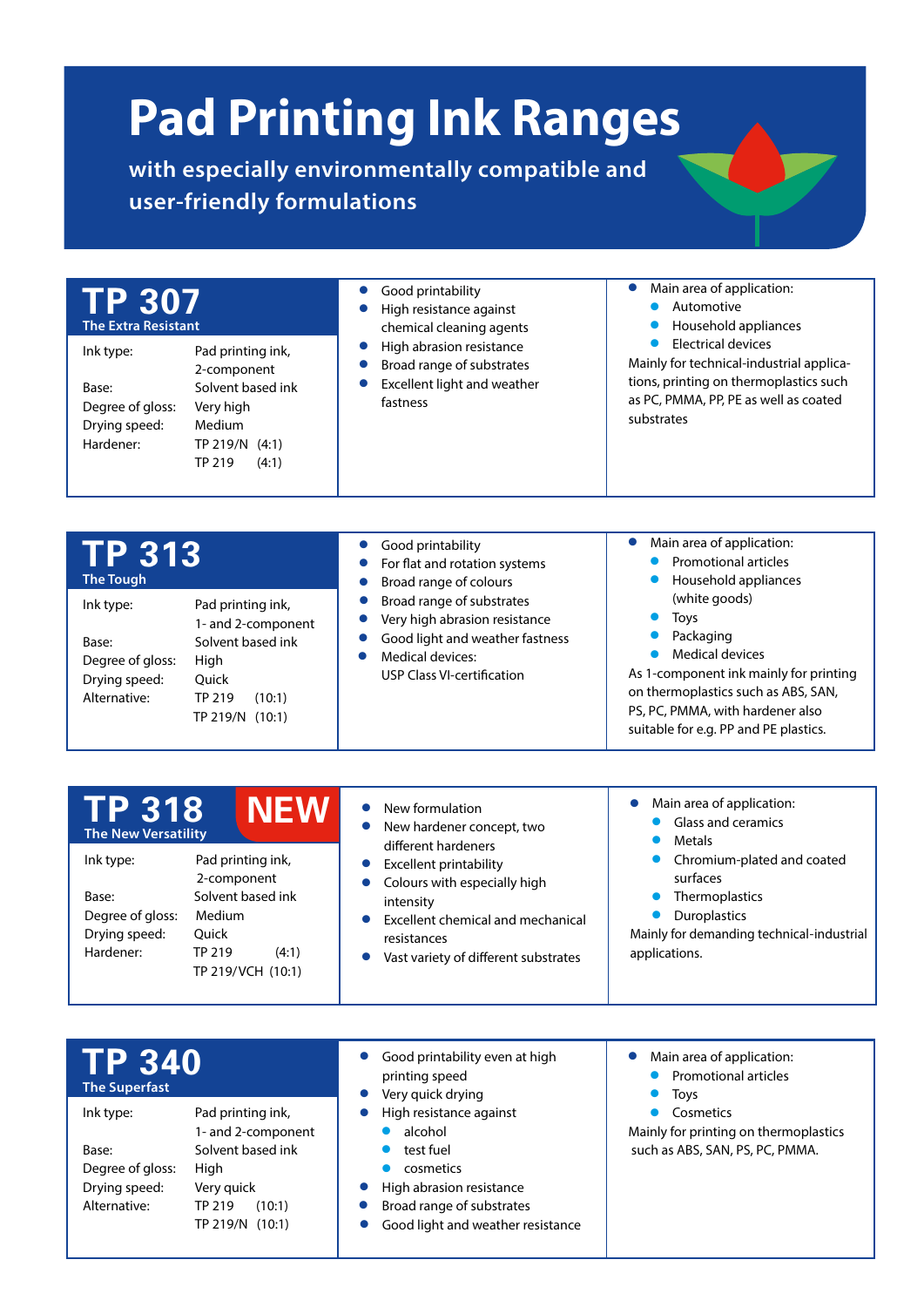

| TP 400<br>Modern • Reliable • Versatile<br>Ink type:<br>Base:<br>Degree of gloss:<br>Drying speed:<br>Alternative:   | Pad printing ink,<br>1- and 2-component<br>Solvent based ink<br>High<br>Medium<br>TP 219<br>(10:1)<br>TP 219/N (10:1)        | New formulation<br><b>Excellent printability</b><br>For flat and rotation systems<br>Very broad range of colours<br>Very broad range of substrates<br>Medical devices:<br><b>USP Class VI-certification</b> | Main area of application:<br>Promotional articles<br>Toys<br>Sports items<br>Packaging<br><b>Medical devices</b><br>Household appliances<br>Cosmetics<br>Electrotechnical products<br>Automotive (plastics)                          |
|----------------------------------------------------------------------------------------------------------------------|------------------------------------------------------------------------------------------------------------------------------|-------------------------------------------------------------------------------------------------------------------------------------------------------------------------------------------------------------|--------------------------------------------------------------------------------------------------------------------------------------------------------------------------------------------------------------------------------------|
| <b>TP E-HF</b><br><b>The Halogen-Free</b><br>Ink type:<br>Base:<br>Degree of gloss:<br>Drying speed:<br>Alternative: | Pad printing ink,<br>1- and 2-component<br>Solvent based ink<br>High<br>Quick<br>TP 219<br>(8:1)<br><b>TP 219/N</b><br>(8:1) | Free of halogens according to<br>DIN EN 61249-2-21<br>Good printability<br>For flat and rotation systems<br>Good abrasion resistance<br>Broad range of substrates<br>Good light and weather resistance      | Main area of application:<br><b>Promotional articles</b><br>Toys<br>Cosmetics<br>Mainly for printing on thermoplastics<br>such as ABS, SAN, PS, PC, PMMA, with<br>addition of hardener also suitable<br>for e.g. PP and PE plastics. |

| <b>Suitability Chart Ink - Substrate</b>                            | <b>TP 307</b>                | <b>TP 313</b> | <b>TP 318</b> | <b>TP 340</b> | <b>TP 400</b> | TP E-HF | More technical infor-                            |
|---------------------------------------------------------------------|------------------------------|---------------|---------------|---------------|---------------|---------|--------------------------------------------------|
| 1- and alternatively 2-component                                    |                              | V             |               | ✔             | V             | ✓       | mation about process-<br>ing is available in the |
| 2- component ink                                                    | V                            |               | $\checkmark$  |               |               |         | product data sheet of                            |
| <b>Substrates</b>                                                   |                              |               |               |               |               |         | the respective ink series.                       |
| ABS, SAN                                                            | 2                            |               | 2             |               |               |         |                                                  |
| Polystyrene (PS)                                                    |                              |               |               |               |               |         |                                                  |
| Polycarbonate (PC)                                                  | 2                            |               |               |               |               |         |                                                  |
| <b>PMMA</b>                                                         | 2                            |               | 2             |               |               |         |                                                  |
| PVC - rigid                                                         | 2                            |               |               |               |               |         |                                                  |
| PVC - plasticized                                                   |                              |               |               |               |               |         |                                                  |
| Polyamide (PA)                                                      |                              | 2             | 2             | 2             | 2             | 2       |                                                  |
| Polypropylene (PP) pre-treated                                      | 2                            | 2             | 2             |               | 2             | 2       |                                                  |
| Polyethylene (PE) pre-treated                                       | 2                            | 2             | 2             |               | 2             | 2       |                                                  |
| Polyurethane (PU)                                                   | 2                            |               | 2             | 2             | 2             |         |                                                  |
| Polyacetal (POM) post-treatment required                            | 2                            |               | 2             | 2             | 2             |         |                                                  |
| Polyester                                                           | 2                            | 2             | 2             | 2             | 2             | 2       |                                                  |
| Duroplastics                                                        | 2                            |               | 2             |               | 2             |         |                                                  |
| Metals                                                              | 2                            |               | 2             | 2             | 2             |         |                                                  |
| <b>Coated Surfaces</b>                                              | 2                            |               | 2             |               |               |         |                                                  |
| $=$ Preferred for the application                                   | Suitable for the application |               |               |               |               |         |                                                  |
| 2<br>or $\sqrt{2}$<br>= Processing with hardener as 2-component ink |                              |               |               |               |               |         |                                                  |

**SECONDE**